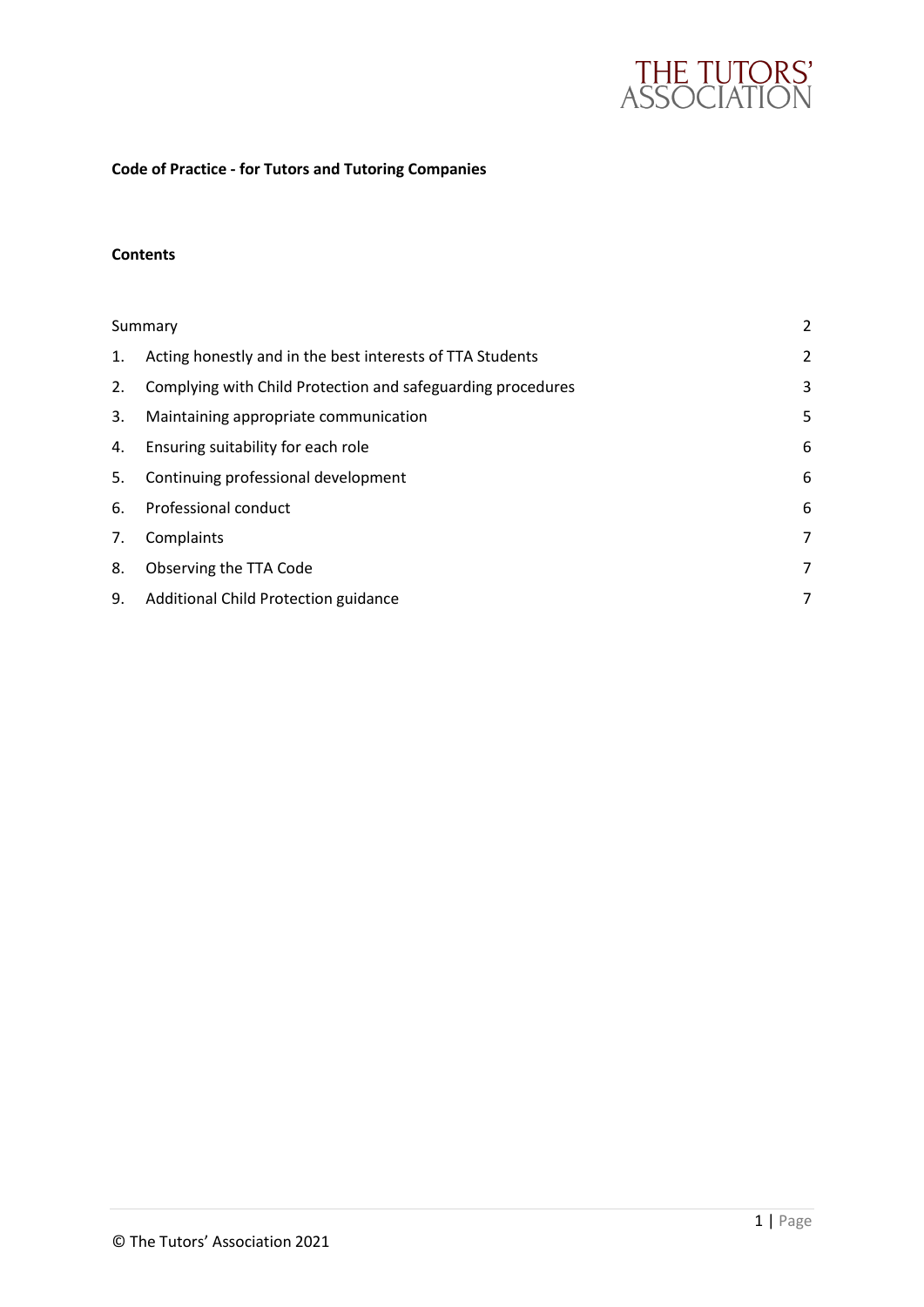

## <span id="page-1-0"></span>**Summary**

The Tutors' Association Code of Practice ("**TTA Code**") describes the standards of professionalism that we, the Tutors' Association ("**TTA**") and the public expect of individual and corporate TTA members providing tutoring services, as well as TTA staff and/or directors.

It is a condition of your membership of the TTA that you are deemed to have accepted and signed up to the TTA Code upon being accepted as a member of TTA.

The TTA Code applies to conduct and behaviour relating to face-to-face, online, one-to-one and group tutoring. It comprises a framework for ethical and competent practice which applies irrespective of where you tutor and the students that you tutor. It ensures that the safeguarding and welfare of children and vulnerable people is the absolute priority and that the correct safeguarding procedures are always followed. You must exercise your judgment in applying these standards to the situations you are in and deciding on a course of action, bearing in mind the students you are tutoring.

It also covers the behaviours expected of members towards other members, both Corporate and Individual; towards parents and any others who commission tutoring on behalf of a tutee; and in any expression of views, verbal or written, including in social media, that may impact adversely on the reputation of either TTA or the tutoring profession.

You are personally accountable for compliance with the TTA Code and must always be prepared to justify your decisions and actions.

## <span id="page-1-1"></span>**1. Acting honestly and in the best interests of TTA Students**

- 1.1. You are honest in all communications relating to tutoring students, including but not limited to any communications with the TTA, individual students you are teaching, parents of students you are teaching and agencies who have engaged you for your tutoring services.
- 1.2. You understand that your relationship with students and their families/carers is professional and not personal and that you have a duty of care towards them.
- 1.3. You provide a caring, positive and stimulating environment in which students can learn.
- 1.4. When working as a tutor, you always behave, communicate and conduct yourself in a professional manner to the standard that would be reasonably expected of a TTA member tutor. This includes your life when not actively tutoring – for example on your social media.
- 1.5. You always respect students' personal dignity and promote their well-being.
- 1.6. You encourage and help students achieve their unique potential as independent learners through acknowledgement, encouragement, understanding and personalised attention.
- 1.7. You do not engage in or assist your students in engaging in any form of plagiarism.
- 1.8. You demonstrate faith in students' learning ability and provide accurate, constructive and regular feedback on students' strengths, weaknesses, attainment, progress and areas for development in a manner that is beneficial to their overall learning.
- 1.9. You are careful to avoid creating any unhealthy dependencies and to avoid engaging in any practice which undermines the independent learning of students.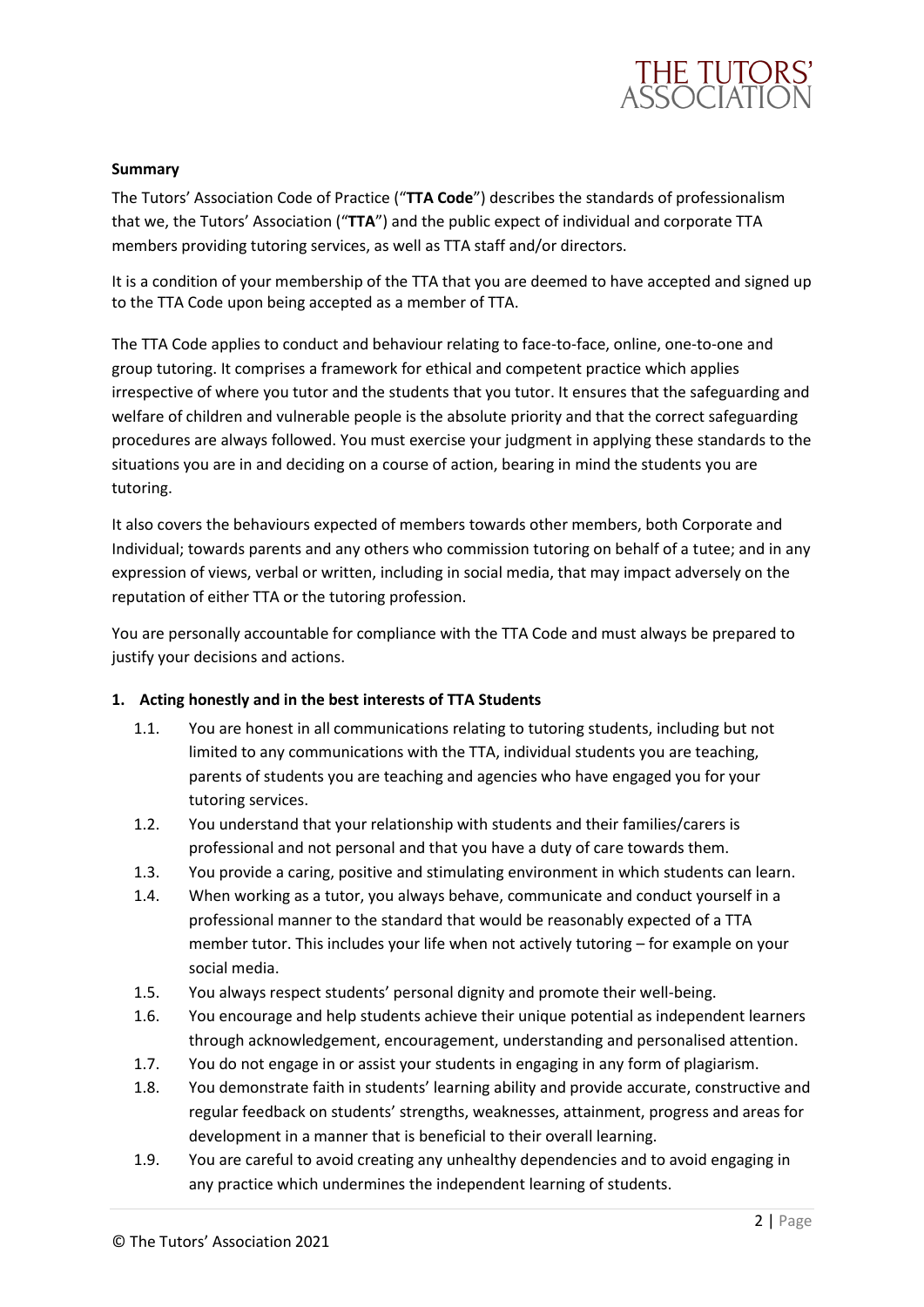

- 1.10. You understand the need to be flexible in your approach to tutoring students and commit to assisting them discover effective learning strategies that help them develop the skills that they need to achieve the educational goals set by them, their parent or guardian or any Agency that has engaged your tutoring services ("**Agency**").
- 1.11. You consider each student's attributes, needs and circumstances and adapt your tutoring appropriately to accommodate these.
- 1.12. You are committed to identifying any challenges or difficulties that students have with their learning and provide appropriate assistance to help them overcome those barriers.
- 1.13. You conduct your sessions with students using appropriate materials.
- 1.14. If you are carrying out tutoring online, you use all reasonable endeavours to maintain the security of the tutoring sessions.
- 1.15. If you are carrying out tutoring online, you carry out the entirety of every session alone in an appropriate and quiet non-public space that is free from disturbances with a highquality internet connection.
- 1.16. You carry out tutoring sessions on time and provide your student, your student's parent or guardian and/or the agency that has engaged your services (if relevant) with reasonable notice if you are unable to carry out a session.
- 1.17. You ensure that information provided to you about students and information gained when working with students is kept confidential unless doing so would result in injury or harm being done to them.

## <span id="page-2-0"></span>**2. Complying with Child Protection and safeguarding procedures**

- 2.1. You hold an Enhanced DBS certificate ("**DBS**") and are signed up to the DBS Update Service, or you hold a DBS that is less than one year old and you agree that you will renew your DBS on or before its one year anniversary and you will subsequently sign up to the DBS Update Service.
- 2.2. You commit to safeguarding children and young people and you always prioritise the welfare of them. This includes children and young people that you do not directly tutor for example, the siblings or relations of a child you tutor.
- 2.3. You ensure that your students receive tutoring in a safe environment and that you value each student's contribution, irrespective of their age, culture, ability, gender, language, racial origin, religious belief and/or sexual identity.
- 2.4. You show respect for students' cultural background and values. You should also put a child's wellbeing as paramount - so whilst being respectful of cultural background, if something threatens a child's safety/wellbeing then it should still be considered as a concern. For example, Female Genital Mutilation (FGM) is practiced in some cultures but is illegal in the UK and should be reported to the appropriate authorities.
- 2.5. You take all reasonable steps to protect students from harm, discrimination and demeaning treatment and you respect their rights, wishes and feelings.
- 2.6. You do not contact or allow contact requests from students under the age of 18 on any social media platforms or engage in any conversation via text messaging or social media with students under the age of 18 unless it is with the explicit, prior consent of the parent/guardian with whom your service agreement lies, and with the same party(ies)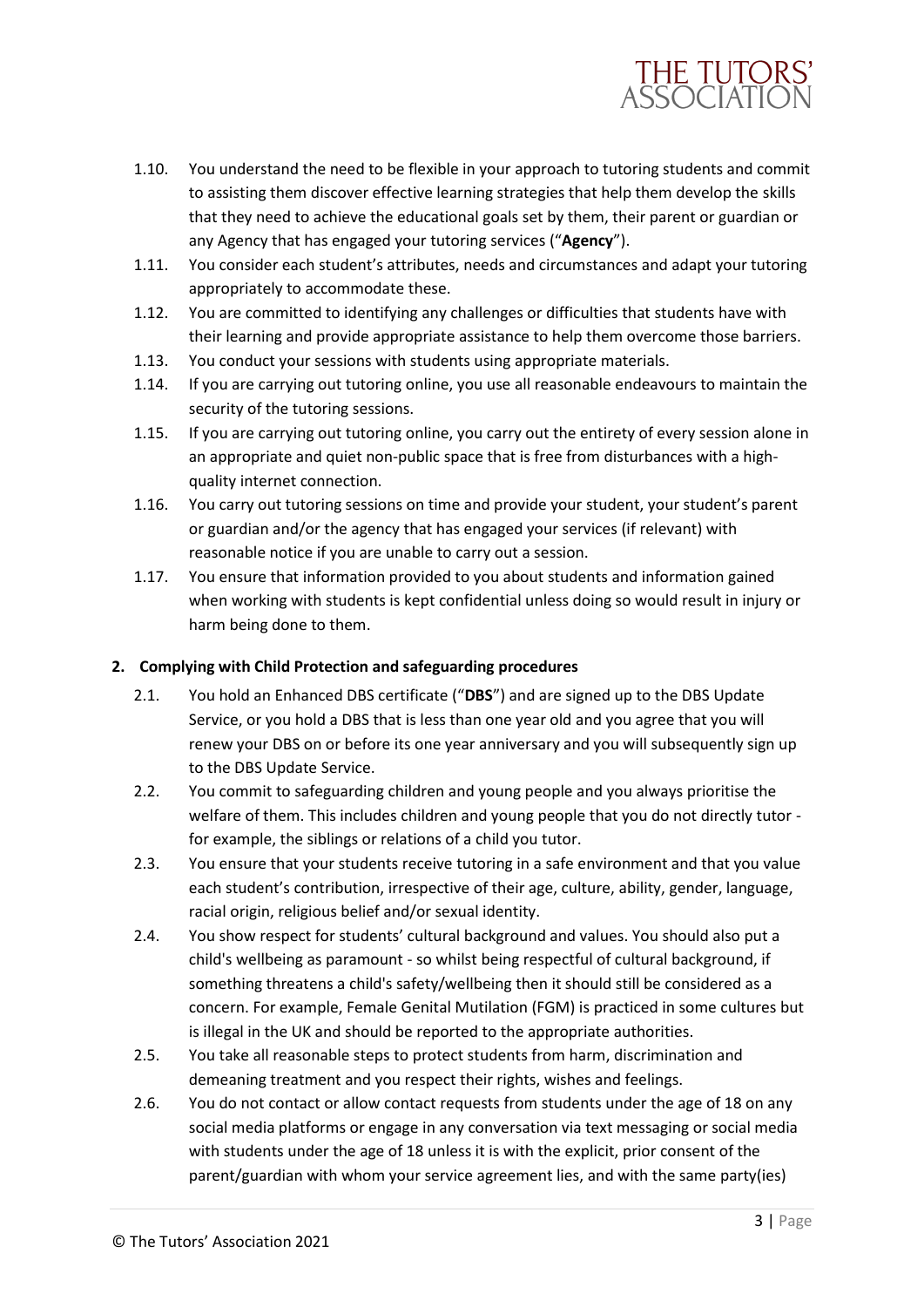

copied in to all such communications either on email, text messaging or social media. If you tutor for a family with whom you have an existing social media connection, this should always be disclosed to any Agency you may be working with. Social contact should not begin with students just because they have turned 18; developing a personal (nonprofessional) relationship with a child you are educating before they are 18 and then developing this further once they turn 18 could raise concerns that the child has been groomed.

- 2.7. You do not use your personal mobile phone or camera during tutoring sessions except to directly aid a student's learning or in the case of emergency.
	- 2.7.1.We recommend, but do not mandate, that recordings are made and retained for all online tutorials, **subject to the parent/guardian giving their explicit consent in advance.** Parents/guardians should always be made aware of whether recordings will be made of tutorials or not.
	- 2.7.2. Recordings should always be made available to parents/guardians and students on request.
	- 2.7.3.Any recording should be deleted promptly and irretrievably on request of the parent/guardian or, if/when the student is over the age of 18, the student himself.
	- 2.7.4.Recordings should **never** be shared with third parties or used for any purpose other than the reference of the tutor or student, or to satisfy a statutory requirement or obligation, without the explicit consent of the parent/guardian, which may be rescinded at any time. (For example, using recordings for internal training is not permitted unless consent is given for this purpose).
	- 2.7.5.Recordings should be stored securely and in compliance with the tutor or organisation's data protection policy.
	- 2.7.6.Recordings should only be retained for a reasonable length of time. (for example, it might be reasonable to retain recordings of sessions in an ongoing tutorial relationship for up to one year, or for up to 6 months following the cessation of tuition for a given student).
	- 2.7.7.It is highly recommended that tutors ensure that a parent or guardian is available and within earshot of the tutorial at all times for both online and in-person tutorials and parents/guardians should always be encouraged to remain nearby. This is of greater importance when sessions are not being recorded. (In the circumstances where a parent or guardian goes absent during the tutorial, it is up to the individual tutor to decide whether to end the tutorial or not, but they would be perfectly entitled to do so).
- 2.8. You ensure that you understand Child Protection and safeguarding measures. Agencies/corporate members should provide proof that they provide safeguarding training for their tutors on an annual basis. If this is not provided or the tutor is independent of an agency, training should be sought through the TTA or an external provider such as the NSPCC. Any tutors using remote teaching (particularly during the COVID-19 pandemic) should be familiar with the government guidance on safeguarding and remote teaching: [https://www.gov.uk/guidance/safeguarding-and-remote](https://www.gov.uk/guidance/safeguarding-and-remote-education-during-coronavirus-covid-19)[education-during-coronavirus-covid-19](https://www.gov.uk/guidance/safeguarding-and-remote-education-during-coronavirus-covid-19) You take all suspicions and allegations of poor practice or abuse seriously and report these to the Agency and/or the local Child Protection services in the local authority in which the child lives/the alleged incident took place ("**Child Protection Contact**").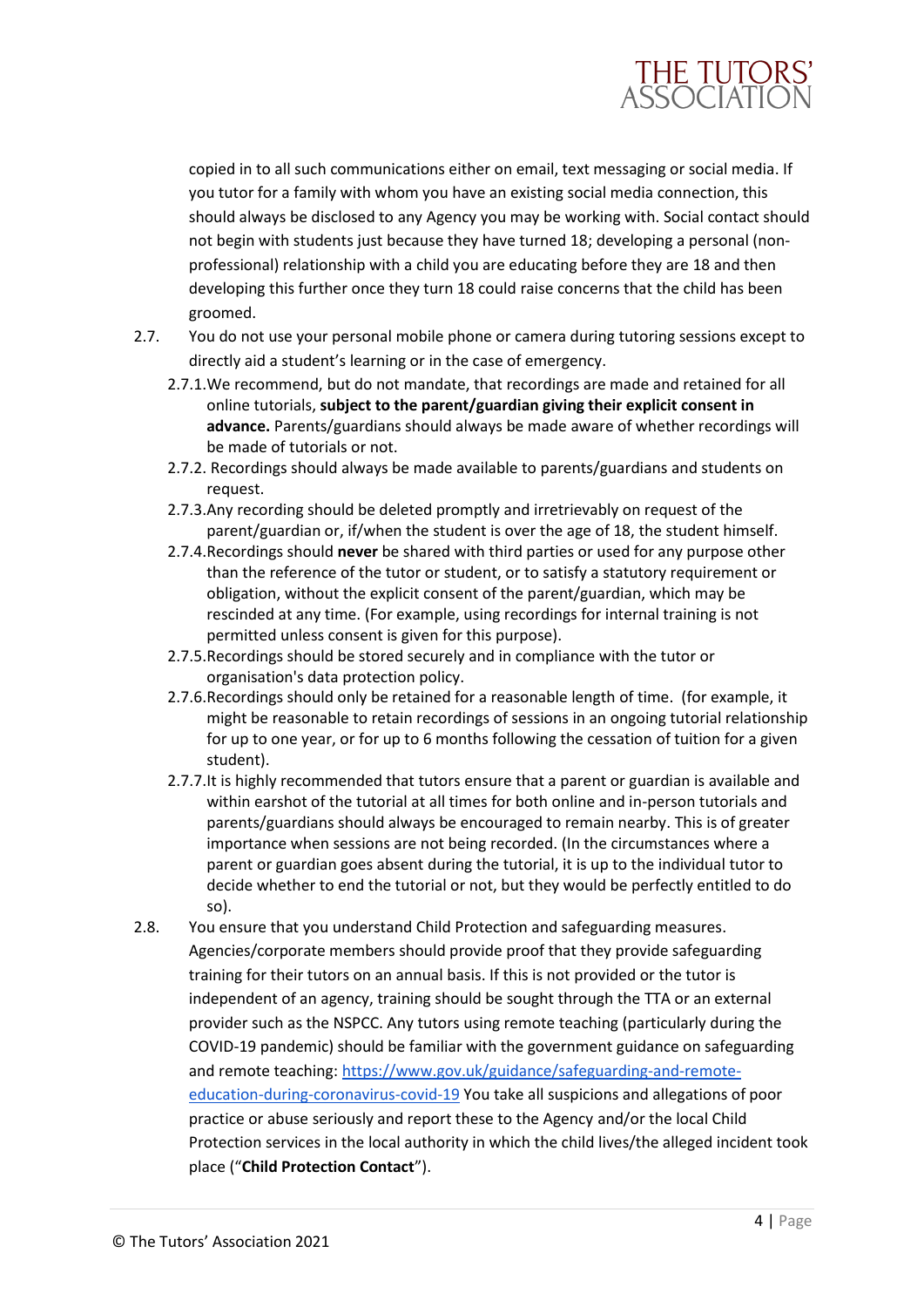

- 2.9. If you receive information about a child or young person either from a student directly or from another source, which could potentially cause serious physical or psychological harm to a child or young person, you report this to the Child Protection Contact.
- 2.10. If you observe a situation which could potentially cause serious physical or psychological harm to a child or young person, you report this to the Child Protection Contact.
- 2.11. You record all child protection incidents in writing and provide these records to the Child Protection Contact. This should be done in accordance with the reporting procedure of your Agency or the TTA if you are an independent tutor. All written recordings should only include facts (what was said or seen) not an interpretation of these. For example, instead of writing that a child seemed very upset, you might write that they were crying. Tutors or agencies have a duty to share any report with a responsible authority (e.g. the police and/or local authority) if it constitutes substantive evidence of a safeguarding concern and/or criminal offence.
- 2.12. You do not ever enter into a sexual relationship with any student under the age of 18, even if the student is over the age of consent. This includes not beginning a personal/romantic relationship with a student before the age of 18 and then beginning a sexual relationship once they turn 18 - this would be considered grooming.

## <span id="page-4-0"></span>**3. Maintaining appropriate communication**

- 3.1. Before commencing a tutoring role, you ensure that you are clear on who your contact at the Agency is or who the responsible person is for your student if you do not work for an Agency ("Contact"). You ensure that you have all necessary contact information for the Contact. Agencies are expected to make this clear to any tutors they work with. Further contacts should be provided for tutors reporting directly to safeguarding bodies - for example, in London[: https://www.londonscb.gov.uk/contacts/safeguarding-contacts/](https://www.londonscb.gov.uk/contacts/safeguarding-contacts/)
- 3.2. Before commencing a tutoring role, you ensure that you are clear on your objectives, the educational goals set by the student or the Contact. You must ensure that these are appropriate for the child who will be tutored - that objectives are not set too high or too low for them. There should be a clear plan to review and assess these objectives.
- 3.3. Before commencing a tutoring role, you ensure that you discuss and agree a proper and appropriate feedback procedure with your Contact. For example, by email, on a learning platform, in the form of reports.
- 3.4. During the term of your role, you maintain open, clear, regular and appropriate communication with your Contact, informing your Contact promptly of any issues or difficulties.
- 3.5. You disclose to your Contact promptly any concerns you have about any social, emotional and/or behavioural difficulties a student is experiencing that are beyond your competencies to address. This should be done unless doing so could endanger the safety of the child - for example, if a child were to disclose harm from a parent, you would report this through the Agency you work for, the TTA, or to the local safeguarding board.
- 3.6. You maintain accurate records of tutoring sessions and students' progress and provide these to your Contact on request.
- 3.7. You disclose any personal or material interest when making any referrals.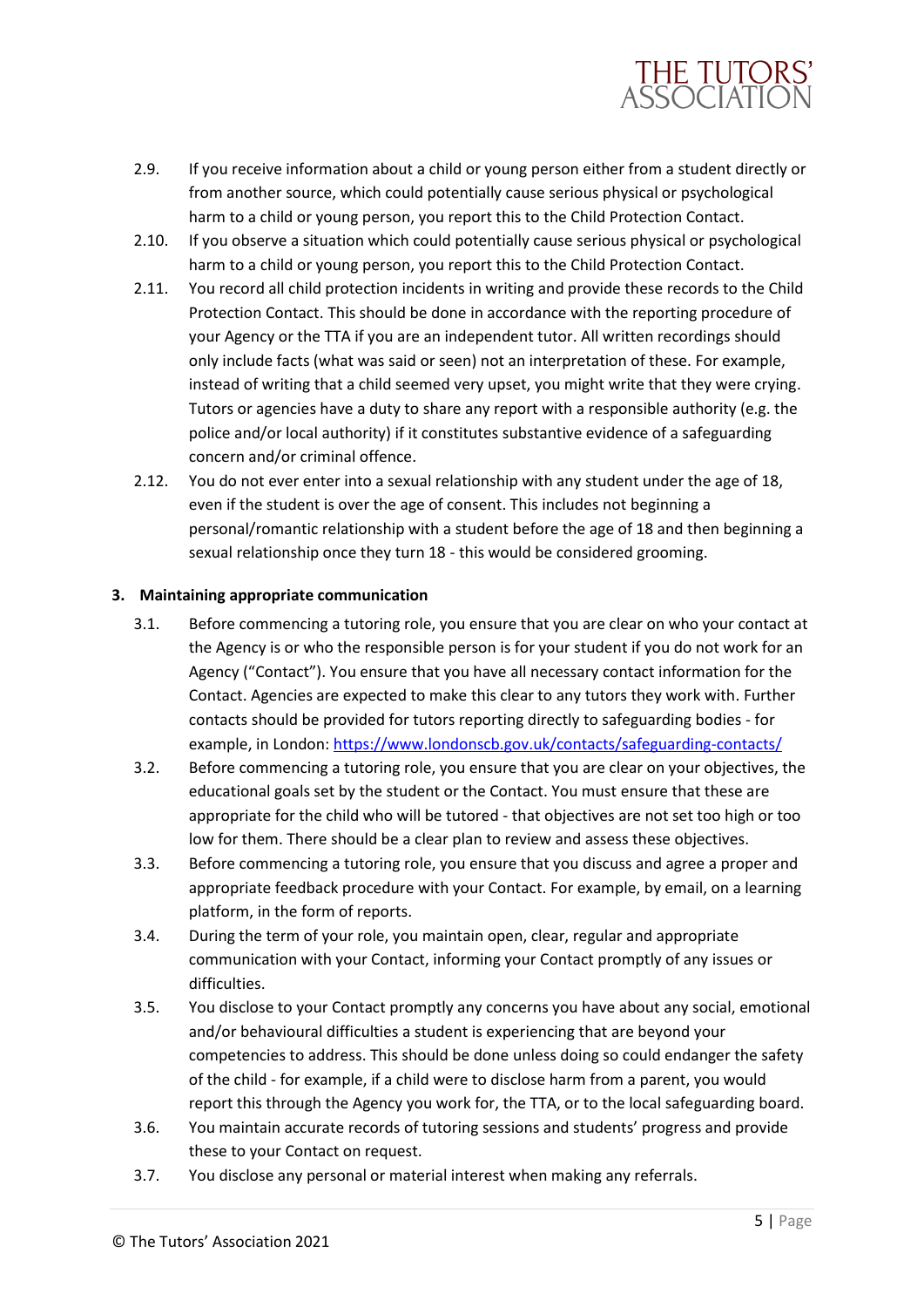

3.8. When working for an Agency, you comply with the terms and conditions of your contract with the Agency and do not seek to provide any educational services to students for which the Agency has engaged your tutoring services independently of the Agency without the Agency's prior written consent.

## <span id="page-5-0"></span>**4. Ensuring suitability for each role**

- 4.1. You ensure that you are suitably qualified and experienced for any student that you take on to ensure that you are able to provide the quality of teaching that the TTA would reasonably expect of a tutor taking part in the TTA.
- 4.2. If you are tutoring a student that you consider to have special educational needs that are beyond your experience or ability to resolve, you discuss the issue with your Contact.

## <span id="page-5-1"></span>**5. Continuing professional development**

- 5.1. You keep up to date with current and advances in tutoring pedagogy and practice.
- 5.2. You maintain your competence to carry out your role by keeping your professional knowledge and skills up to date.
- 5.3. You know where to source updates on relevant syllabuses and the way that the subjects you are tutoring are examined.
- 5.4. You ensure that you keep up to date with your students' national curriculum and exam specifications so that you are best placed to help your Students achieve their educational outcomes.
- 5.5. You regularly undertake relevant Continuing Professional Development as appropriate.
- 5.6. You keep up to date with and follow the legislation, regulation and guidance governing tutoring and the way that you work.

## <span id="page-5-2"></span>**6. Professional conduct**

- 6.1. You do not conduct yourself, your businesses, and/or any of your communications in any way that may bring the tutoring profession and/or TTA into disrepute. You endeavour to conduct yourself, your business and your communications at all times in such a way as to bring credit to the tutoring profession and to the Association. Unacceptable behaviours include, but are not limited to: bullying behaviour; threats of unnecessary or vexatious legal action (especially towards tutors, employees or contractors); any actions that might reasonably be deemed by the Disciplinary Committee to bring the sector into disrepute, including public comments on
- matters concerned with tutoring, either verbal or written, including on social media. 6.2. You take no action that deliberately injures the business, reputation, or interests of fellow member organisations, other than activities accepted as normal competitive business practice.
- 6.3. At all times you act honestly in your professional dealings with clients, potential clients, tutors and employees.
- 6.4. As a Corporate member, when collecting monies on behalf of self-employed tutors, you are required to collect funds from the client promptly. You acknowledge that you have a duty of care to protect the tutor from delay in receiving their monies and you should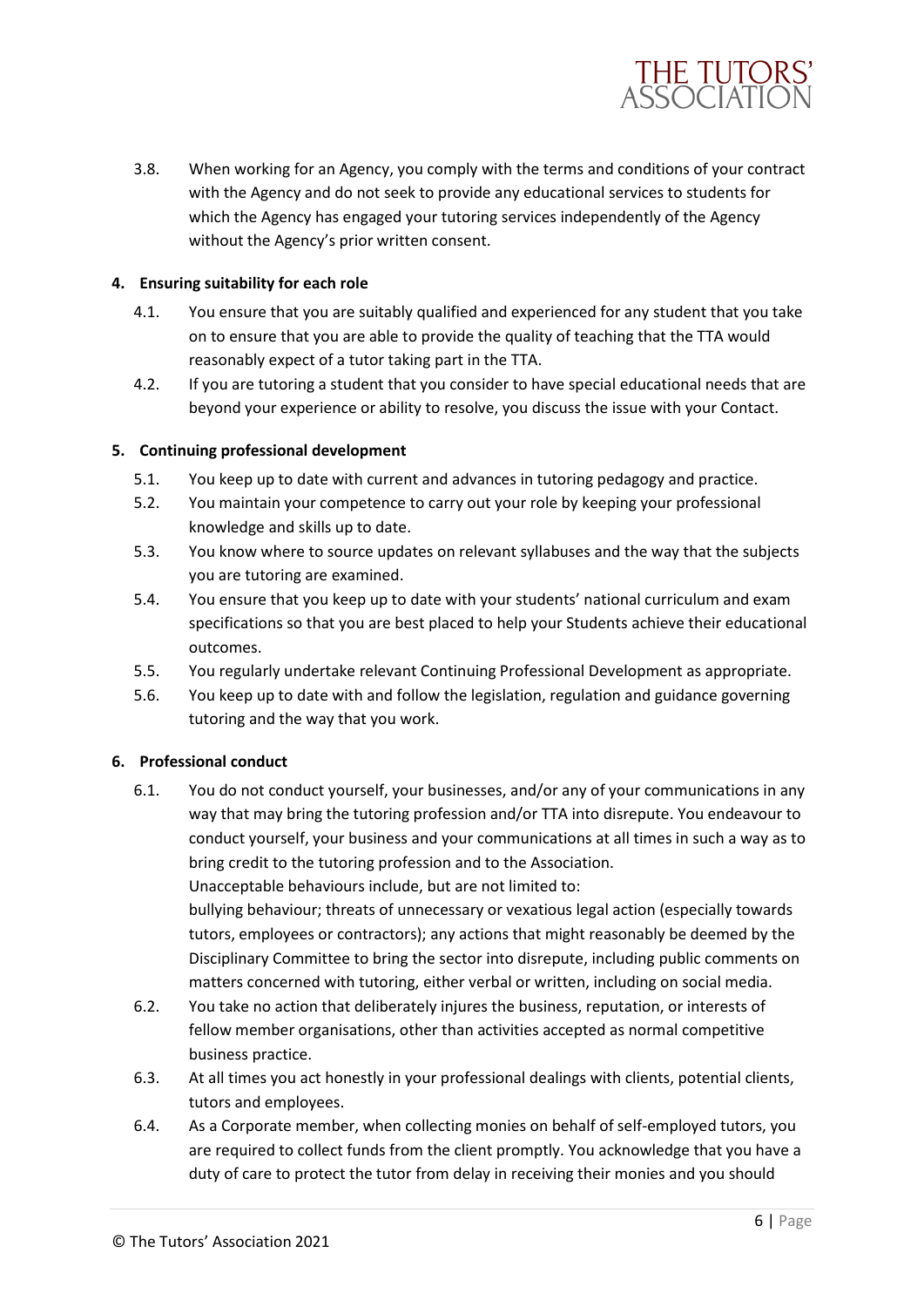

consider suspending tuition if there is any unreasonable delay by a client in paying an account by its due date or indeed taking legal action if the client's behaviour warrants this.

- 6.5. You do not, knowingly or recklessly, disseminate any false or misleading information
- 6.6. You respect the confidentiality of all business information which comes into your possession (other than those persons entitled to receive it) unless it is unlawful to do so.
- 6.7. You do not claim the Association's endorsement in connection with any activity unless you have the Association's prior written approval to do so.
- 6.8. You have regard for, and comply with, all the relevant laws of the country in which you are operating.
- 6.9. You observe this Code as it may be expanded and annotated and published from time to time and brought to your attention in TTA communications.

## <span id="page-6-0"></span>**7. Complaints**

- 7.1. You cooperate with the TTA if a complaint is made against you and provide full and accurate explanations, information and documents promptly in response to any request or requirement.
- 7.2. If a complaint against you is escalated to the TTA, you cooperate with the TTA and provide full and accurate explanations, information and documents promptly in response to any request or requirement.
- 7.3. You are able to justify your decisions and actions to demonstrate compliance with your obligations under this TTA Code.
- 7.4. You inform the TTA promptly of any facts or matters that you reasonably believe should be brought to its attention so that it may investigate whether a breach of this Code has occurred.
- 7.5. You notify the TTA promptly if you are subject to any criminal charge, conviction of caution or are subject to the Rehabilitation of Offenders Act 1974.

## <span id="page-6-1"></span>**8. Observing the TTA Code**

8.1. You ensure that at all times you comply with this TTA Code and any further Codes of Practice and supplementary guidance that the TTA publishes relating to the TTA.

## <span id="page-6-2"></span>**9. Additional Child Protection guidance**

## 9.1. **Introduction**

In addition to the safeguarding procedures contained in the main Code of Practice, the following additional guidance should be observed by members. A child/young person is defined as a person under the age of 18 (The Children's Act 1989 and 2004, and the Children & Young Persons' Act 2008).

## 9.2. **TTA's Role**

The TTA offers guidelines and advice on how to deal with a Child Protection incident or concern, but members of TTA do not act as a DCPO or LADO.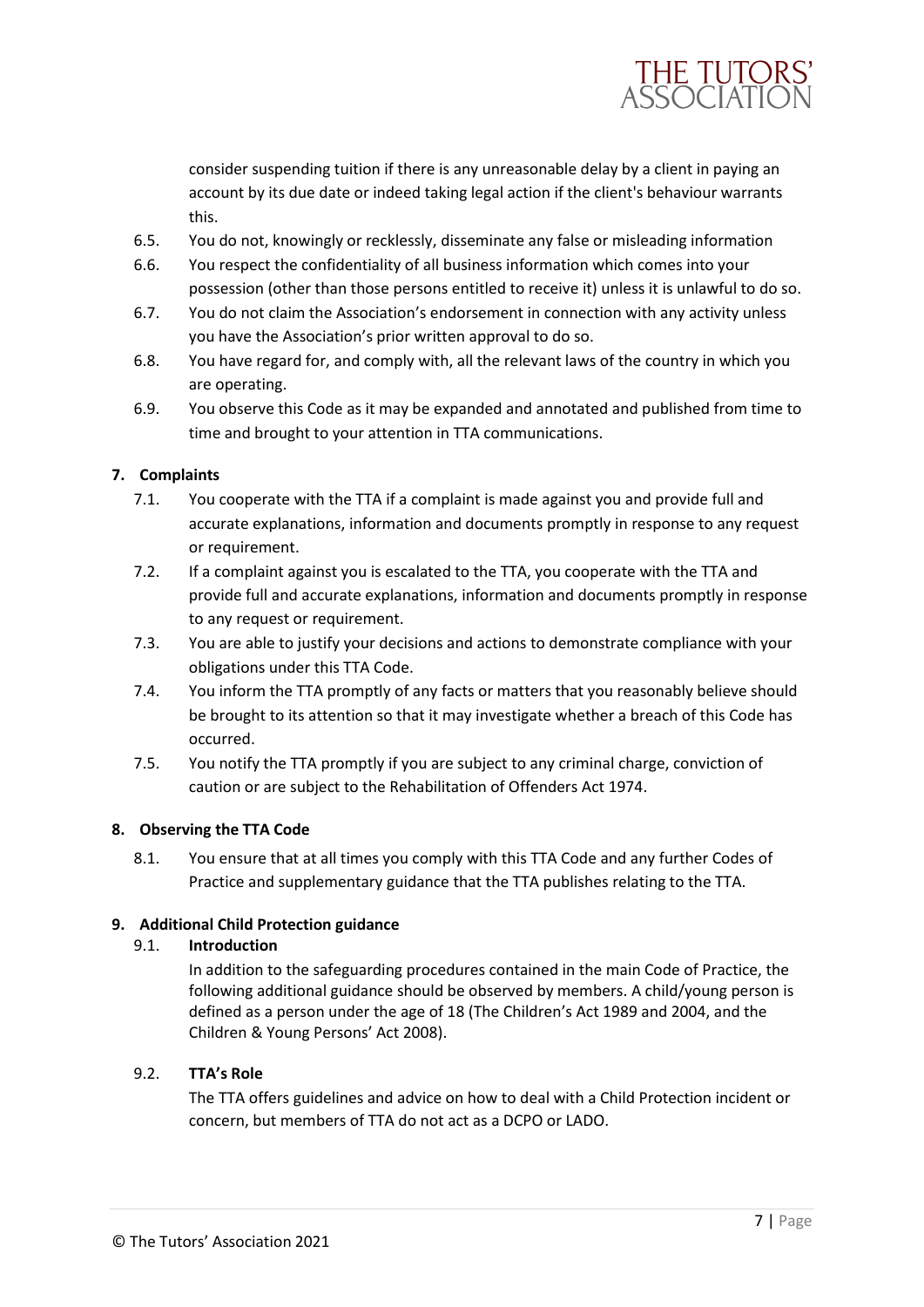

Any tutor working for an agency/company who requires help and support on a Child Protection issue should in the first instance report the incident to their agency/company, which in turn should refer the case to the LADO or DCPO.

A self- employed tutor who is not attached to any agency/company should always refer any Child Protection concerns directly to the LADO in their local council.

TTA staff and members can also report concerns through the TTA's own reporting process, for the TTA's Safeguarding Team to pass on to the relevant authorities. It is recommended that members report through their own agencies where possible, as the agency may be better placed to pass on details about the student and/or history if required.

#### 9.3. **Monitor and review procedures**

This policy will be reviewed every 3 years or whenever there is a major change in the organisation or when there is relevant legislation. Each review will be dated. This Code of Practice was last reviewed in March 2021 and should be reviewed again no later than March 2024.

#### 9.4. **Safer recruitment policy**

Tutoring companies which act as agents for, or employers of, tutors should adhere to a recruitment policy written in accordance with the Safer Recruitment guidelines as published by the government, to ensure that all tutors are qualified and suitable as far as can be reasonably ascertained.

Enhanced DBS Disclosures must be held by all tutors and office staff with access to tutees or their records, and all holders of DBS checks should be signed up to the DBS Update Service.

Any members of the TTA or TTA staff who have lived abroad in the past 5 years will also require an overseas police check for any countries they have lived in.

References must be taken up and verified by all tutoring companies/agencies, unless these organisations operate solely online as notice boards or online directories. In this case, the website must make it clear that these checks are not done and that they are the responsibility of parents/ guardians.

When interviewed, tutors should be asked to account for any gaps in employment history**.** 

It is required for tutoring companies to have their own bespoke Child Protection Policy and they should appoint a Child Protection Officer who has completed a 'Leading on Child Protection' course in order to deal with disclosures/allegations. An online course is available at [www.childprotectioncompany.com](http://www.childprotectioncompany.com/) or a Designated Safeguarding Lead course can be taken through the NSPCC (and reviewed every 2 years).

#### 9.5. **Safeguarding compliance for companies**

Tutors should provide Photo ID when interviewed. A photocopy should be taken and retained and stored safely.

All information on tutors should be stored on a Single Central Record (SCR). This should include address and contact details, Photo ID, DBS check, and details of references sought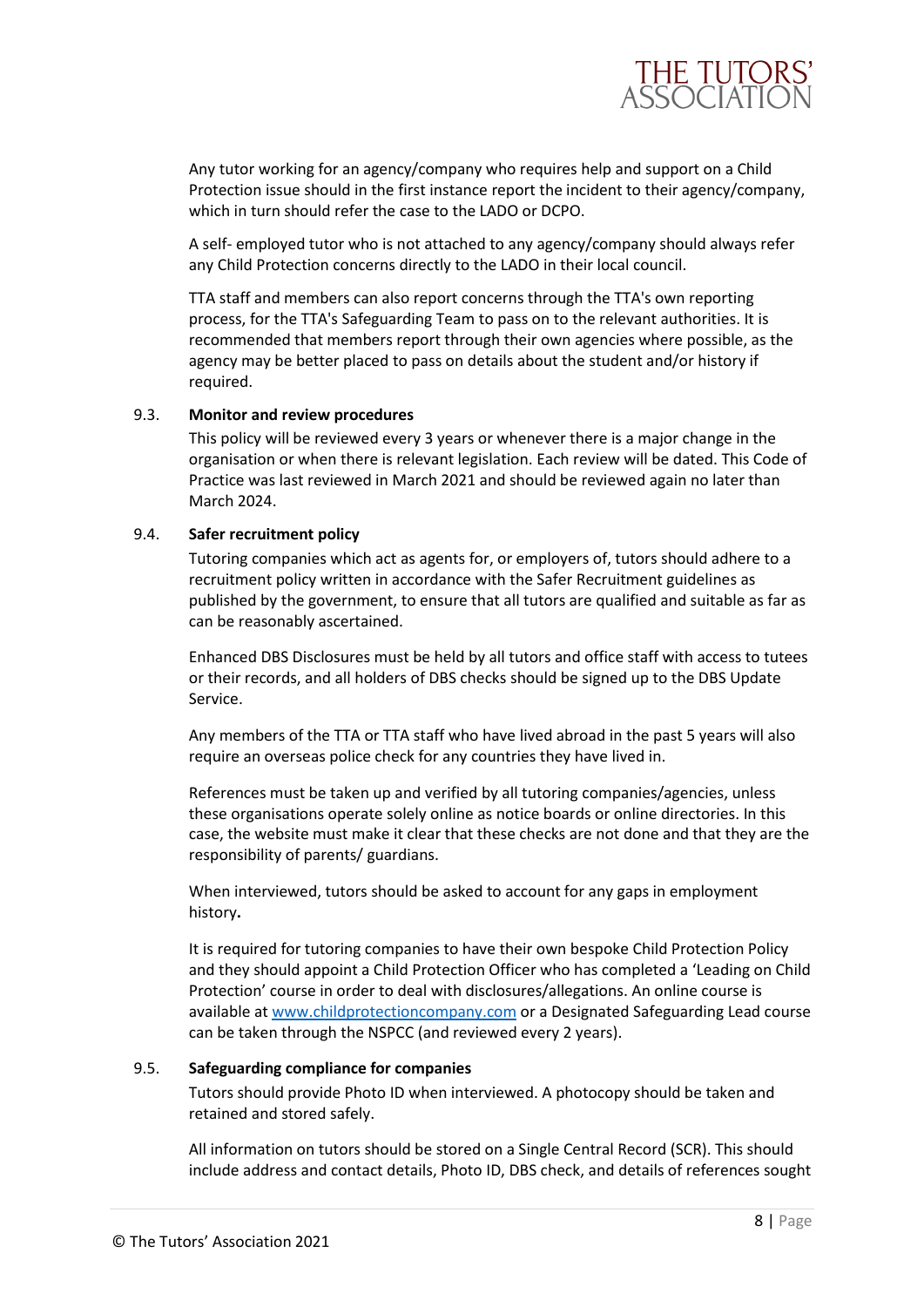

and sight of degree certificates/other qualifications. The TTA currently holds up-to-date Data Protection cover.

Dates of issue and numbers for DBS Disclosures should also be kept on the SCR.

Tutors must read the TTA Code of Practice, and if working for a Tutoring company, sign up to and adhere to their policy. They should confirm by email they have read and agree to abide by the Code of Practice.

Online Tutoring Companies should hold a Code of Conduct which includes a clause on cyber-bullying and cyber-security.

If a parent or guardian is not able to be present, then there should always be another responsible adult in the home when a child is being tutored, for the protection of the tutor as well as the child.

## 9.6. **Guidance for freelance tutors working directly with parents**

Freelance tutors who find their own clients and do not operate through agencies/companies must apply for an Enhanced Disclosure (DBS) and sign up to the Update Service. This can be done through TTA or another approved provider.

Any members of the TTA or TTA staff who have lived abroad in the past 5 years will also require an overseas police check for any countries they have lived in.

## 9.7. **TTA applicant vetting procedure**

TTA cross-references ID and proof of address documents which accompany applications. Tutors must ensure that either:

- The tutor presents the relevant documents to an employee or designated agent of TTA in person, or;
- The tutor presents the relevant documents to an employee or designated agent of TTA via video call (attended by the tutor where both the tutor and the documents can be clearly seen by the representative acting on behalf of TTA), or;
- All copies of the relevant documents have been certified by the Post Office or equivalent civic authority (in the presence of the tutor).

TTA then submits the documents to Capita who complete the DBS application through the Disclosure & Barring Service itself. Members are free to apply for enhanced disclosures through other agencies/companies.

Any applicants who have lived abroad in the past 5 years will also require an overseas police check for any countries they have lived in.

## 9.8. **Allegations**

Allegations against a tutor of any TTA member/staff that they may have behaved in a way that has, or may have, harmed a child, or committed a criminal office either against or related to a child, or behaved towards a child in a way that suggests they are unsuitable to work with children, should be reported immediately to the LADO (Local Authority Designated Officer) or DCPO (Designated Child Protection Officer) in the local authority where the incident is alleged to have taken place.

Advice on how to deal with an allegation can be sought from the LA Education Welfare Service or Child Protection Unit.